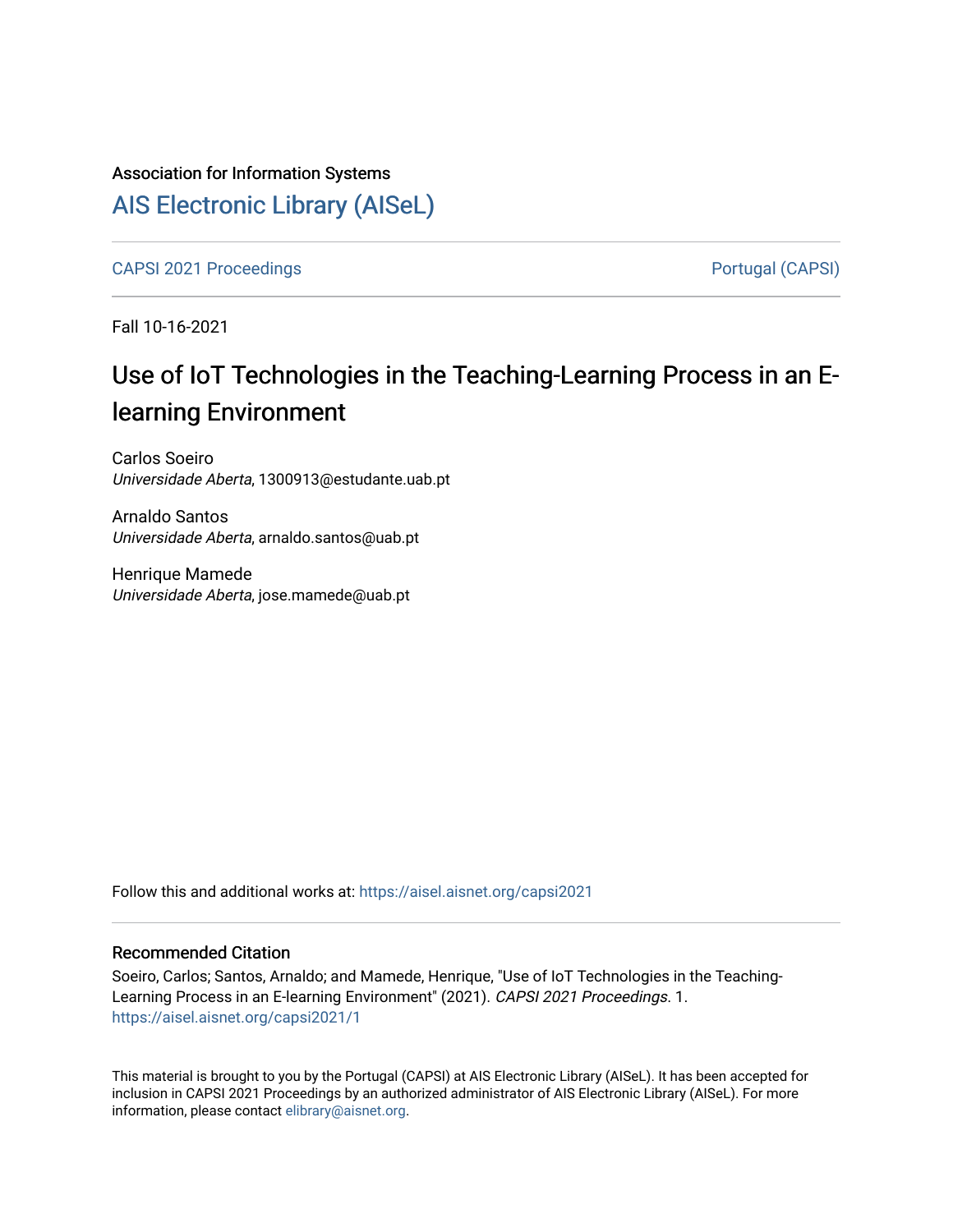# *Use of IoT Technologies in the Teaching-Learning Process in an Elearning Environment*

Carlos Soeiro, Universidade Aberta, Portugal, 1300913@estudante.uab.pt Arnaldo Santos, Universidade Aberta, Portugal, arnaldo.santos@uab.pt Henrique Mamede, Universidade Aberta, Portugal, jose.mamede@uab.pt

### *Abstract*

*IoT technologies can be defined as hardware and software solutions that enable the execution of services between physical and virtual elements, supported by network infrastructures, communications protocols and intelligent devices. Their use facilitates the collection, processing, and storage of data using smart algorithms and cloud computing. They enable the connection of human-machine, machine-thing, and thing-thing, establishing a high interaction between the various devices included in the process. Nowadays, several areas make use of this technology to perform multiple tasks related to human needs. This technology can play an essential role in the teaching-learning and training process, creating conditions to make the methods and contents more efficient. In this article, we have tried to identify and analyze the impacts of using this technology in the educational system, to research the contributions and challenges faced in the e-learning environment.*

*Keywords: e-learning; teaching-learning; IoT; professional training*

### **1. INTRODUCTION**

The term Internet of Things (IoT), initially coined by Ashton (1999), is increasingly following the path of the Internet of Everything (IoE). As these technologies have an ever-expanding reach, it is possible to incorporate them into a broader range of products and use a more significant number of solutions that satisfy an infinite range of needs of people, businesses, and countries. As noted in Gul et al. (2017), "*IoE brings people, processes, data, and things together to make networked connections more relevant and valuable than ever before - turning information into actions that create new capabilities, richer experiences, and unprecedented economic opportunities for businesses, individuals, and countries"*.

Nowadays, the Internet has completely changed most tasks performed in various fields of human activity, contributing to several improvements and increasing our well-being. Education and training sectors can benefit from IoT technologies, allowing a greater exchange between the various institutions linked to the industry and a more excellent perception of the needs faced by other areas, which allows timely action. As stated in Barakat (2016), "IoT will connect educational and academic institutions to industry to transfer the skills and talents needed due to the new technological revolution".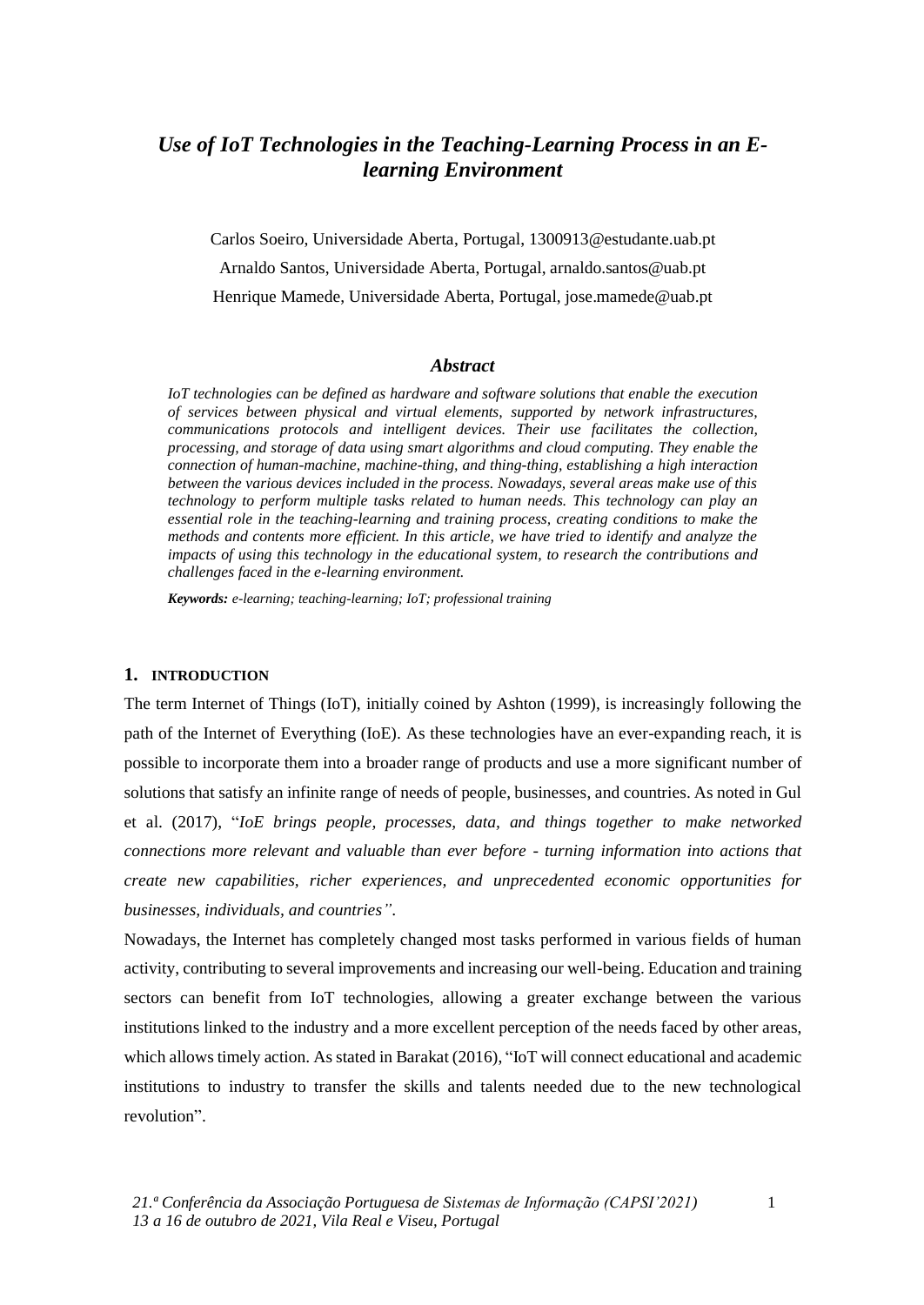IoT technologies can play an essential role in the educational field, supporting solutions that contribute to the teaching-learning process, the security, maintenance, management of facilities and equipment, and administrative functions. As mentioned in Barakat (2016), "IoT technologies can reduce costs in room occupancy, electricity, and air conditioning systems".

Besides the technical and technological technologies introduced in the educational system, other aspects are related to the interaction. These different aspects can improve student performance and make teachers' tasks more manageable. The more significant interaction between those involved in this activity contributes to more profound and broader knowledge. According to Marquez, Villanueva, Solarte, & Garcia (2016), "integrating IoT technologies as a new actor in educational environments can facilitate the interaction of people (students and teachers) and objects (physical and virtual) in the academic environment".

This study seeks to investigate whether IoT technologies can facilitate the teaching-learning process in adult vocational training in an e-learning environment. In this paper, we try to present the recent research, benefits, challenges, and future impacts of IoT use in the context of adult vocational education and training. As stated in Gul et al. (2017) "*IoT technologies significantly impact education. IoT has changed traditional teaching practices and brought about changes in the infrastructure of educational institutions*".

Section 2 presents the conceptualization of IoT technology, teaching-learning, and the training process in e-learning. Section 3 presents the methodology used. Section 4 discusses some contributions and challenges of IoT technology to teaching and learning. In Section 5, we offer the conclusions and point out future clues for research in this area.

## **2. TECHNOLOGY AND THE TEACHING-LEARNING AND TRAINING PROCESS**

Technology has played an essential role over several periods in supporting the teaching-learning and training process. The Internet and associated technologies have developed the techniques and methods used in the educational system and citizens' training. The introduction and use of the new technologies brought some contributions that improved and facilitated the task of teachers/trainers and students. Challenges have arisen that must be faced and solved for this whole process to run smoothly. According to Alghamdi & Shetty  $(2016)$ , "aspects related to security, privacy, interoperability, and configuration issues should be considered and the costs and benefits of implementing the solutions".

Although IoT technologies can introduce profound changes in the teaching-learning process and management of the resources used, its effect is primarily manifested in the increased efficiency obtained in the work of teachers and trainers. These professionals are freed for tasks more related to the pedagogical aspects of their activity, contributing to a closer follow-up of the educational activities to improve the performance and results achieved by the students. This environment will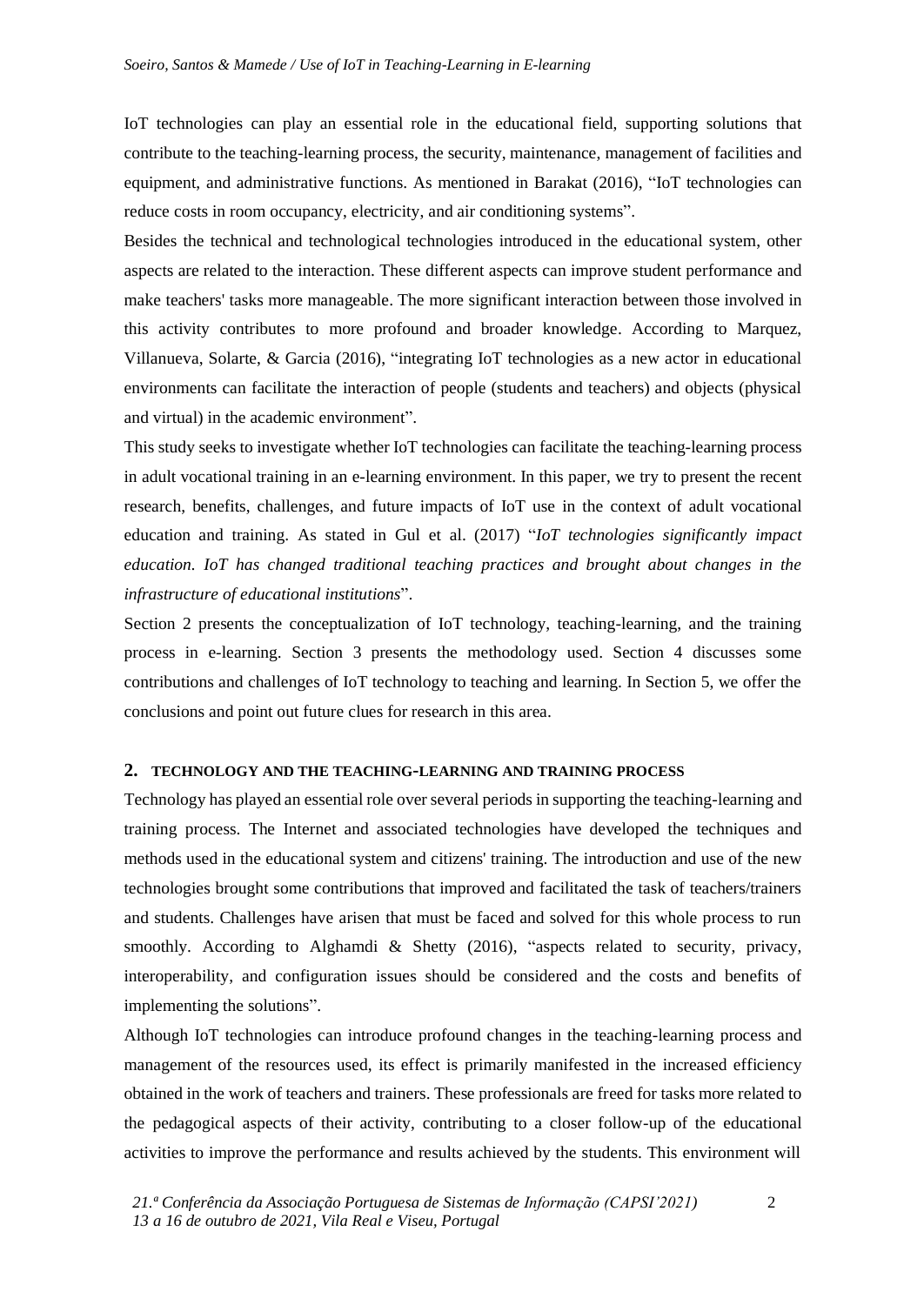qualify and retain more people in the educational system as mentioned in Barakat (2016), "the implementation of IoE will facilitate teachers' tasks and produce more efficient results".

Implementing educational solutions based on IoT technologies requires an architecture that allows interoperability and communication between people, objects, and services. As mentioned in Marquez et al. (2016), "IoT reference architecture allows natural space objects to communicate and become part of the virtual space, while Service-Oriented Architectures (SOA) can provide modularity and interoperability". Technological solutions supported by IoT technologies to improve educational systems provide opportunities and face challenges briefly defined as technical, financial, and political. Alghamdi & Shetty (2016), said: "*it is essential to implement a privacy and data security policy and define financial plans that ensure the accuracy of calculations related to costs and benefits*".

## *2.1 IoT Technology*

IoT technologies can be defined as a set of hardware, communications protocols, and software that enable the realization of services between physical and virtual elements, supported by network infrastructures. These solutions allow the interaction between the various devices included in the process. As mentioned in Georgescu & Popescu (2015), "IoT is a global network that uniquely connects natural and virtual objects, using data captured by sensors and communication and location devices from a technological perspective".

These IoT technologies improve teaching-learning conditions and adjust learning processes and content to students' needs appropriately. Simić, Despotović-Zrakić, Đurić, Milić, & Bogdanović (2015), "these technologies enable the personalization and customization of courses according to the students' needs and improve teaching-learning processes by introducing sensors, actuators, and other intelligent devices".

#### *2.2 Teaching-Learning*

The teaching-learning process has changed over time, taking advantage of the support of technology to present better results and facilities for both students and teachers. It is possible to introduce new content and make the student centre to the educational system using IoT technology. These changes involve establishing a first interaction between the educational system and the family to create participation and interaction between the various actors. As mentioned in Charmonman & Mongkhonvanit (2015), "IoT technologies allow students to connect with teachers and access fulltime educational tools. It also facilitates collaboration with teachers and other students. Parents can also access learning analytics through IoT technologies".

The use of intelligent environments in the educational system frees different actors from routine tasks, leading them to occupy themselves with more excellent added value. This process enables the improvement and refinement of the functions that lead to a teaching-learning of better quality. With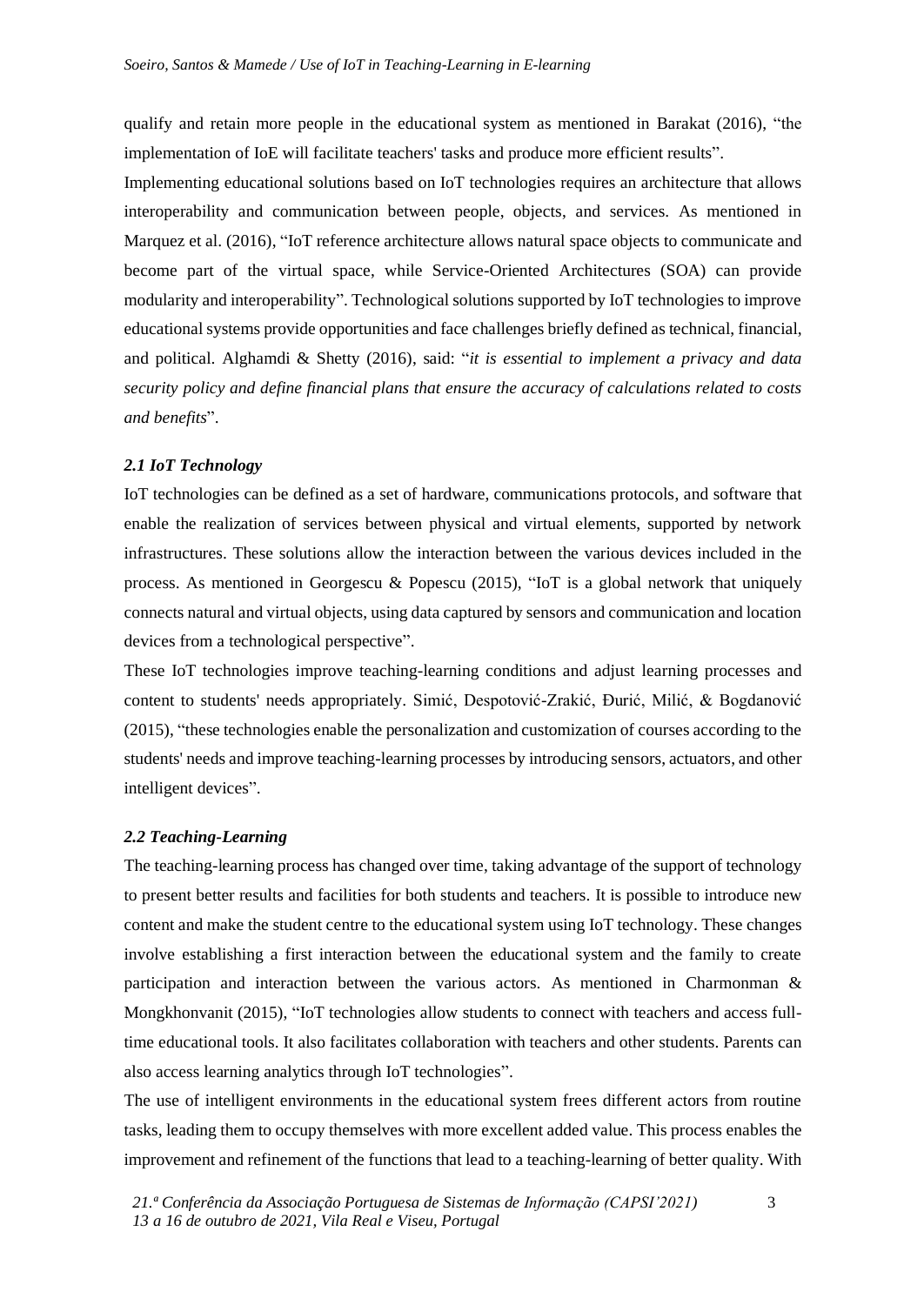closer monitoring, identify and correct the deviations that may improve the results, as Gul et al. (2017) mentioned: "IoT technology can help provide a better teaching-learning environment".

Lifelong learning is a growing demand of our times, so IoT technologies and their possible solutions and applications may have a decisive and determining contribution to education and vocational training. The populations become more equipped with technical and professional knowledge and skills necessary for a more effective performance regarding the markets and the labour market. Marquez et al. (2016), stated: "learning analytics and IoT technologies can effectively improve students' learning effectiveness in lifelong learning".

The new technologies have brought extensive benefits to the teaching-learning process, allowing teachers to be aware of each student's learning path, the critical element of the process. The teacher can intervene promptly to correct and adjust the appropriate educational needs for each student, improving and avoiding distortions. Simić et al. (2015), said: "intelligent classrooms allow teachers to assist students in transmitting knowledge, which benefits the teacher's work and student learning". School curricula and vocational training programs must be in line with the needs required by employers to meet the demands of the labour market, responding quickly to the changes that are introduced in that field as a result of the conjunctures of each moment. To this end, there must be flexible and adjust the required tasks in each period. As stated in Vihervaara & Alapaholuoma (2017), "*vocational education and training should introduce solutions based on IoT technology to have insight into the new types of skill requirements in IoT technology before entering the labour market*".

Countries with higher development and quality of life have made a clear and decisive commitment to their populations' education and vocational training, using technology from two vectors. Firstly, creating physical infrastructures supported by new technologies reformulating programs and content, helping them with technologies, and taking advantage of IoT technologies. As stated in Vihervaara & Alapaholuoma (2017), "many countries and companies have identified IoT technology as one of the critical factors when trying to ensure the industry's future competitiveness. Vocational education institutions play a vital role in these strategies because these institutions educate future workers. Therefore, IoT technology should be more widely integrated into vocational education".

#### *2.3 E-Learning and IoT*

According to Simić et al. (2015), "e-learning is defined as learning delivered on a digital device". IoT technologies can, through their numerous functionalities, support and make more efficient the e-learning process. For Charmonman & Mongkhonvanit (2015), "IoT technologies can enhance elearning by making it easier to deliver, reducing costs, and improving learning outcomes". IoT technologies contribute to a better and more efficient teaching-learning process, enabling more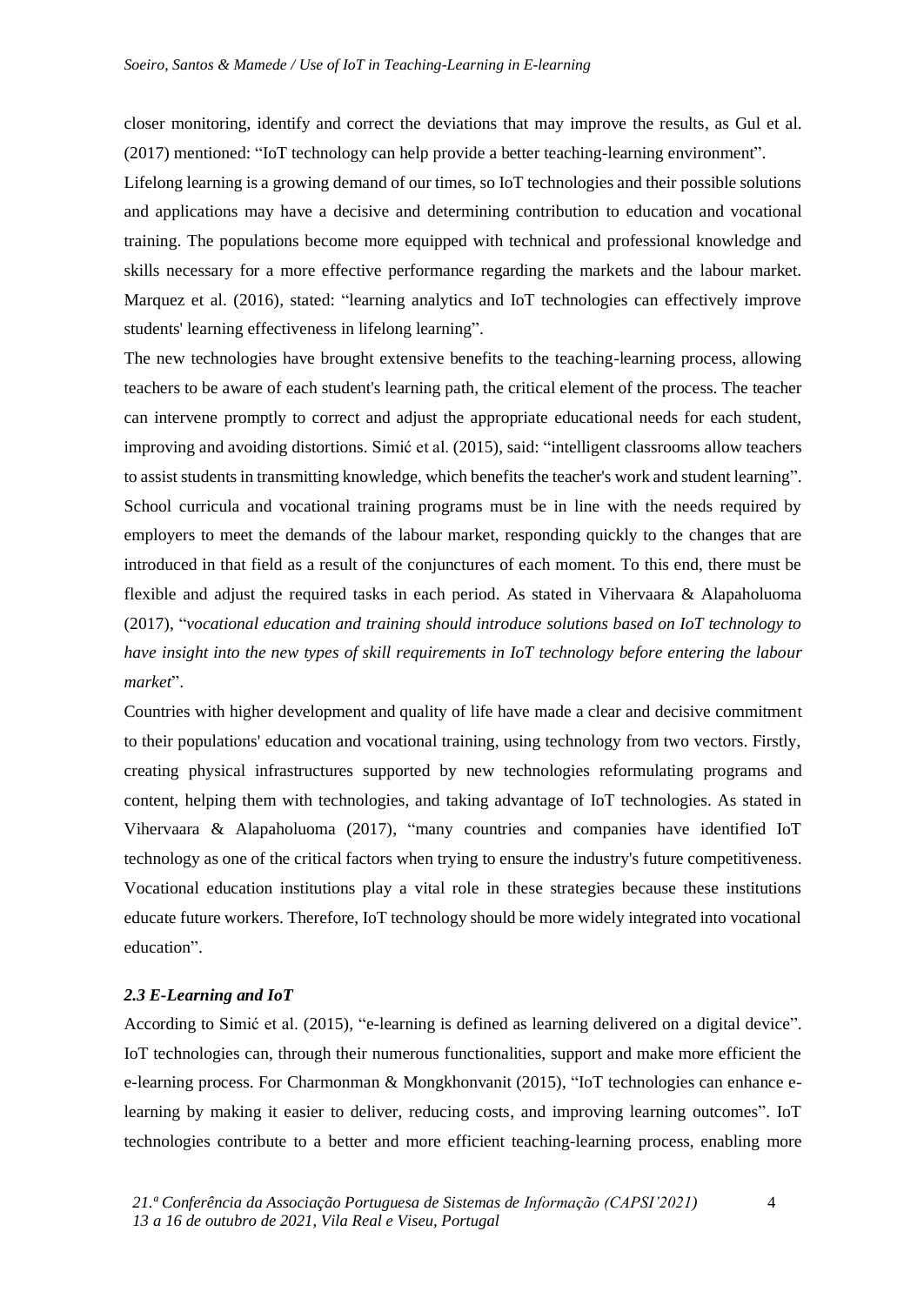significant interaction between the various actors involved to reach many students. This reality imposes a change in the teachers' mentality and a change in pedagogical methods, which requires permanent training and motivation from the professionals of the educational system to apply the defined plans to obtain results that meet the established objectives.

As mentioned in Zahedi & Dehghan (2019), "e-learning strongly depends on the evolution of teachers and their willingness to adopt changes in their traditional methods. The implementation of e-learning education requires the teacher to tackle new ways by learning new technologies and working. Tutors should receive special and regular training to keep up to date with the e-learning system". IoT technologies can introduce changes in the educational process, new content, and teaching methods that provide greater interactivity and knowledge sharing. According to Bayani, Leiton, & Loaiza (2017), "by using IoT-based applications in e-learning activities, students can interact with instructors remotely doing all the assigned work, online assessments, and real-time results". When applied in the teaching-learning context, IoT technology can help the educational and training process facilitate and improve the tasks of students and teachers, increasing the performance of those involved. As mentioned in AjazMoharkan, Choudhury, Gupta, & Raj (2017), "we can harness the power of IoT to implement an intelligent learning environment that facilitates better learning and higher retention rates. This advancement in education will help produce better individuals in terms of skills and knowledge".

From the technical support point of view, IoT comprises solutions, devices, and functionalities that improve the teaching-learning process based on e-learning. Amasha et al. (2020), state "IoT technologies in e-learning require a wide range of tools and technologies, sensors, actuators, internet connectivity, cloud computing, wireless sensor networks, and many communication infrastructures".

#### **3. METHODOLOGY**

Concerning this research, we present a model that allows contextualizing IoT technologies in a vocational training environment in an e-Learning regime, performing validation by application in real scenarios whose typology enables their generalization.

We will use the Design Science Research methodology to characterize, build and validate a suitable model for adult vocational training in an e-Learning environment supported by IoT technologies. This process consists of **six activities** in a standard sequence: problem identification and motivation, the definition of objectives for a solution, design, development, demonstration, evaluation, and communication.

It is a flexible methodology and follows firmly accepted principles, allowing us to be aware of the various stages of evolution of the research process.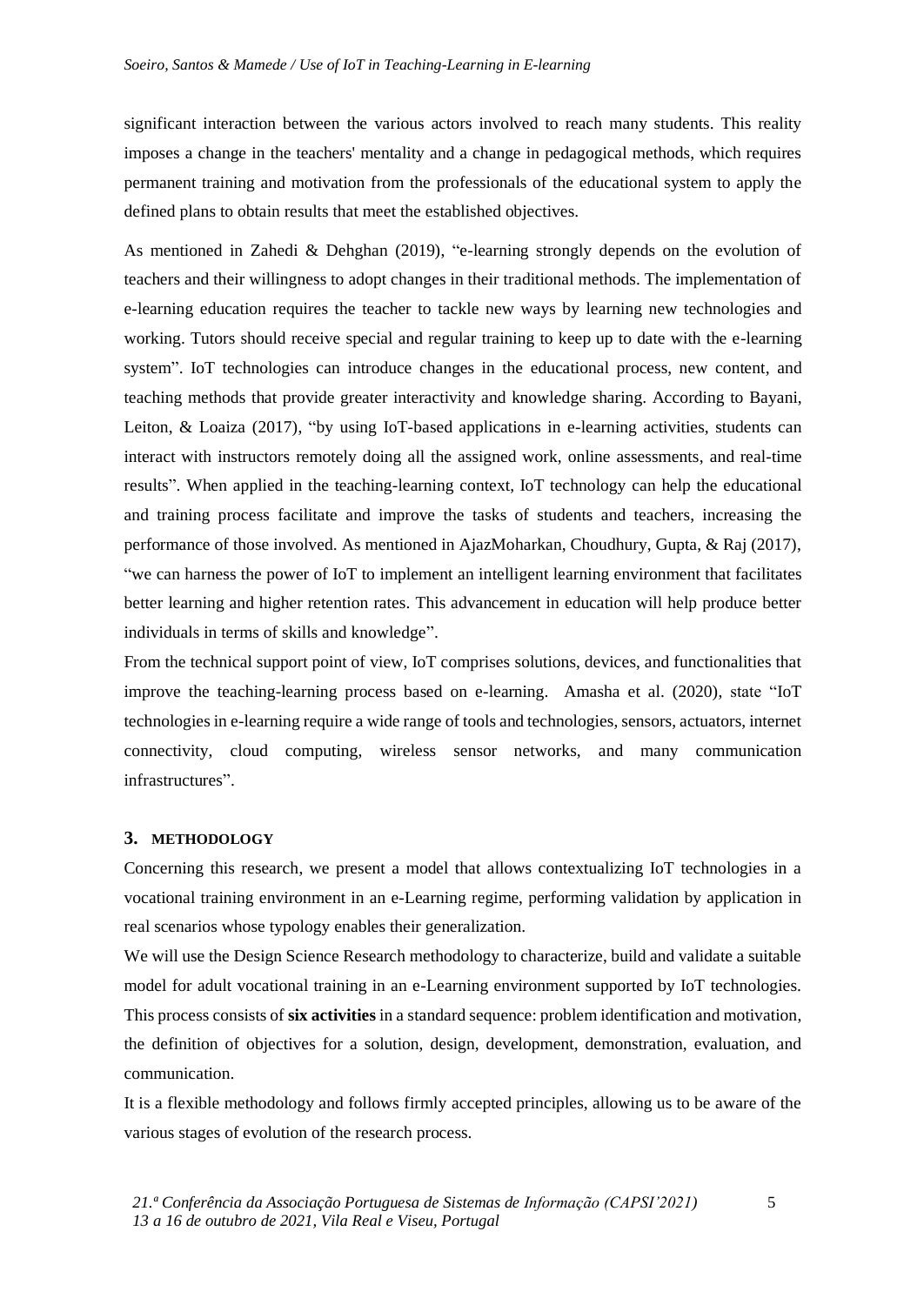

Figure 1 – DSRM Process Model according to Peffers, K., Tuunanen, T., Rothenberger, M. A. & Chatterjee, S. (2007) A design science research methodology for information systems research

- **1. Problem identification and motivation** It defines the specific research problem and justifies the value of a solution and how the problem definition will be used to develop an artefact that can effectively provide a solution. We will proceed to the research and collection of bibliographic articles relevant to the subject under study. This research seeks to facilitate the teaching-learning process in adult vocational training in an elearning environment supported by IoT technologies.
- **2. Defining the objectives for a solution** They infer the objectives of a solution from the problem definition and knowledge of what is possible and feasible. The objectives defined for the realization of the work will be presented. The artefact will aim to facilitate the adult vocational training process in an e-learning environment. The artefact's design, development, testing, and improvement seek to leverage the adult vocational training process.
- **3. Design and development** Create the artefact. The development phase will be where we will build the artefact, which will solve the proposed problem. The main objective will be to verify whether it improves adult vocational training in an e-Learning environment through a model supported by IoT technologies. This phase of the study seeks to inform the next iteration by eliminating defects or flaws towards finalizing the artefact through the learning obtained by each iteration.
- **4. Use of an artefact to solve one or more problem instances** may involve experimentation, simulation, case study, evidence, or other appropriate activity. We will study the artefact in a controlled environment to check its qualities (e.g., its usability). We will try to discover possible flaws and identify defects in the artefact. We will build detailed scenarios around the artefact to demonstrate its usefulness for the problem under study. The artefact created will be demonstrated in a training scenario.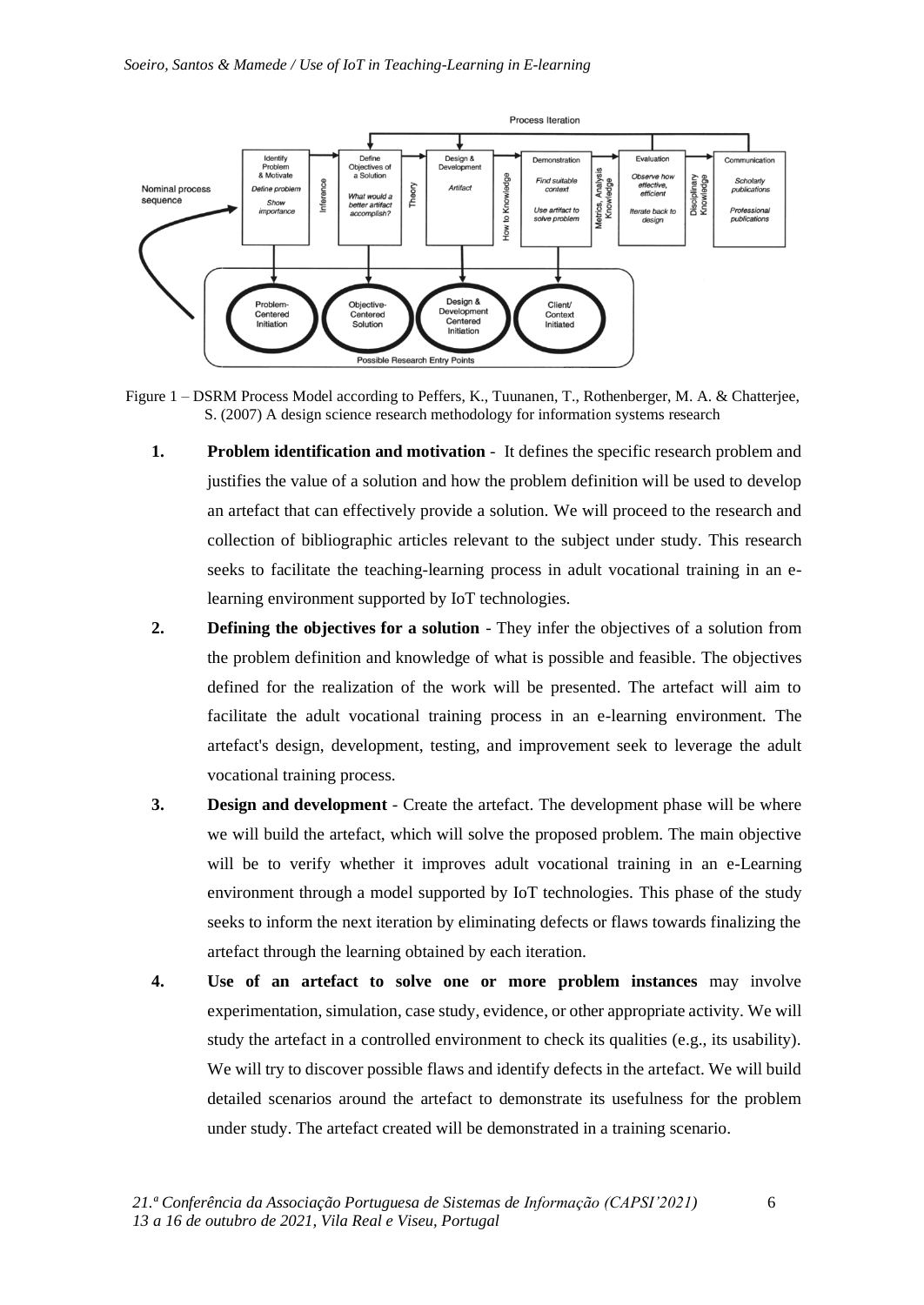- **5. Evaluation** This activity involves comparing the objectives of a solution to the actual observed results using the artefact in the demonstration. We will seek to carry out all the procedures that ensure the performance of the artefact. At this stage, and after discussing with the work supervisors, we will make any necessary adjustments and corrections. Each iteration of the artefact will be subject to evaluation by the study participants. Supervisors will participate in the review of the final artefact.
- **6. Communication** Communicate the problem and its importance, the artefact, its usefulness and novelty, the rigour of its design, and its effectiveness to researchers and other relevant audiences, such as practising professionals, where appropriate. The research will be communicated, published, and presented to the more vocationally oriented audience and technology-oriented one.

## **4. CONTRIBUTIONS AND CHALLENGES OF IOT TECHNOLOGY TO TEACHING AND LEARNING**

From the research carried out, we can state that IoT technologies enhance education and training solutions. They introduce features that make management processes more efficient. They help make life easier for students, teachers, and staff. They extend their action in spatial and temporal terms, enabling, and facilitating resources anywhere and anytime. The student/trainee can access many educational resources anywhere. They reduce the teaching tasks, accessing materials that enhance higher performance. Facilitates sending and receiving assignments.

IoT technologies are suitable for large-scale production, distribution, and deployment of educational content, reducing the costs inherent in the whole process, making them reach more destinations than before. Thus, unit production costs can decrease, making solutions cheaper.

With IoT technology in distance learning, the teacher can identify the student's situation through the collected data and adjust the teaching method's progress. This process will contribute to better results for the education system, better student retention for the education system, and rationalizing the resources employed. It allows advanced remote monitoring, allowing the teacher to monitor the work of several students simultaneously and using similar treatment criteria.

Concerning the pedagogical process, IoT and the devices and tools that integrate it can enable more effective teaching-learning, whether at the individual or collective level. It allows monitoring students' degree of performance and involvement in each of the contents, contributing to faster learning and better use of resources. Provides teaching-learning mechanisms capable of being adjusted to the individual needs of each student, which will facilitate, foster, and create interactive study environments. From a pedagogical point of view, a teaching-learning process based on IoT technology becomes more flexible and accessible in responding to the training needs of current generations, allowing a more remarkable adaptation to technological novelties. These changes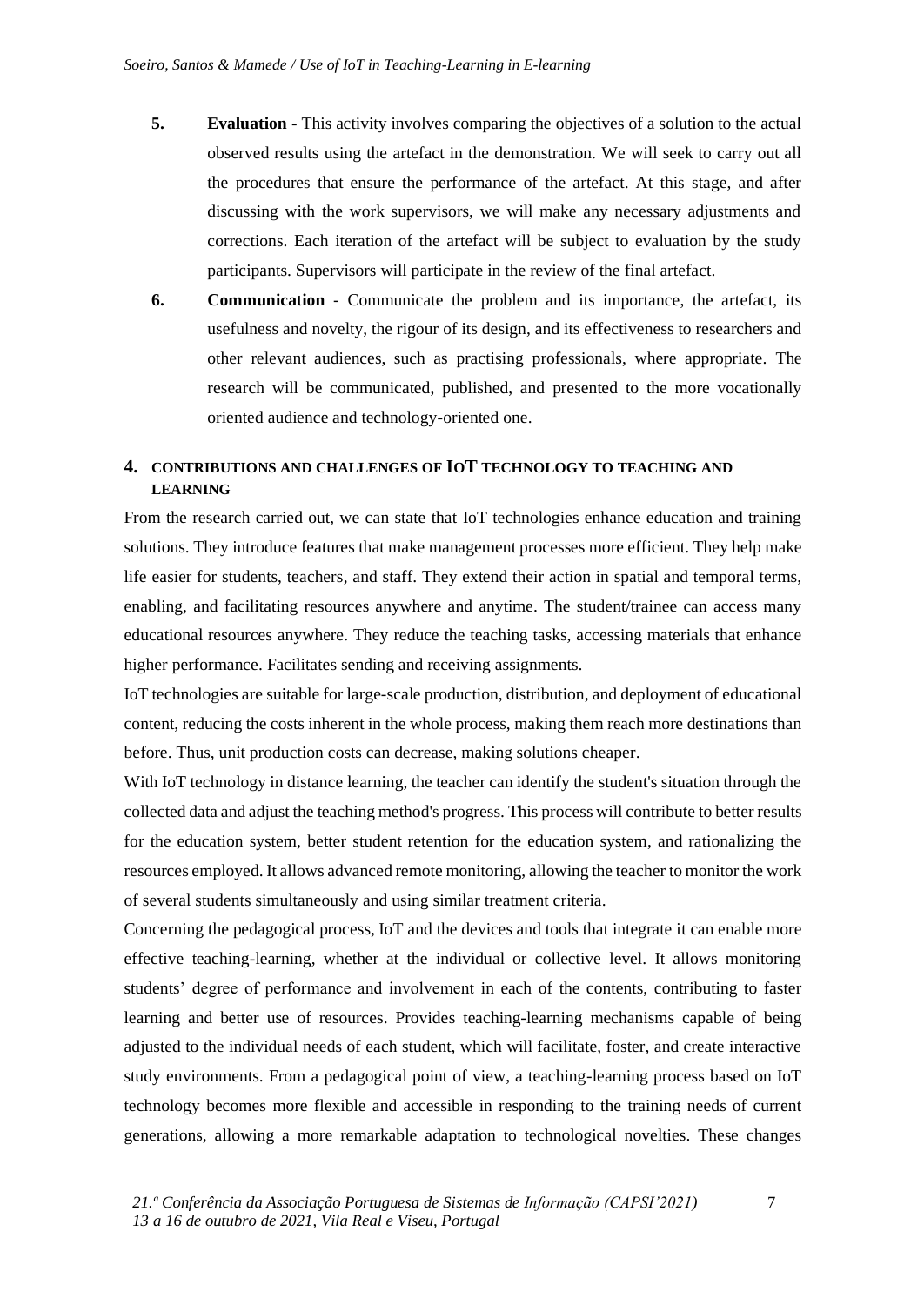require that educational institutions reinvent themselves in what concerns their offer of the educational process to use technology and its associated tools efficiently. Through these transformations, academic institutions can add value to the whole process and the community involved (students, teachers, and other collaborators). The changes that are possible to introduce in the teaching-learning process through IoT will modify the teaching-learning panorama. The teacher ceases to be the holder of knowledge and assumes the mediator's role, with the concern to stimulate students to find answers to the proposed challenges, encouraging them to create critical thinking. As a result of the introduction and use of IoT, the relationship between teacher and student gains a new dynamic. This process contributes to more creative ways to foster students' interaction with content, emphasizing distance learners. IoT in the educational environment allows faster learning, a more personalized educational process, a strong incentive for collaborative work, and greater automation of tasks. Better tools for teaching contributing to teachers carrying out their lessons efficiently since there is greater control of internal processes.

IoT introduces unique features in Distance Education (EaD) and teaching-learning in e-learning environments, expanding access to the knowledge universal, with the democratization of the whole process, breaking the physical barriers imposed by traditional teaching. Conditions are created for permanent and lifelong teaching-learning since they can overcome geographical, social, and cultural limits. The educational process will benefit from the more excellent added value, and the students' quality of teaching-learning will be improved. These solutions increase the students' awareness and participation in the whole learning process and allow them to adjust to their needs and abilities the entire training pathway, providing new and better opportunities in adult education and training.

IoT technologies are also a key element in providing support to students with special needs, contributing to their training and education and their insertion in community and social terms.

IoT technologies also make a significant contribution to the security of facilities and equipment, mitigating and protecting their vulnerabilities. Since schools are vulnerable places that need continuous surveillance, they also allow streamlining all procedures related to calls for help and alerts in response to disaster situations or urgent or serious intervention, improving the safety of the surrounding environment.

Given the technological advances and support they have introduced in education/training, younger generations expect technology to facilitate lifelong learning pathways and social integration.

As a result of the introduction and implementation of IoT technologies in the education system, growing concerns are arising regarding the generation and processing of data, implying the need to adopt tools and solutions capable of transforming this data into valuable and relevant information for the optimization of the services provided.

One of the main challenges in this area is to provide teachers with technology training, giving them knowledge and experience that can be applied in the education system. In this way, it will be possible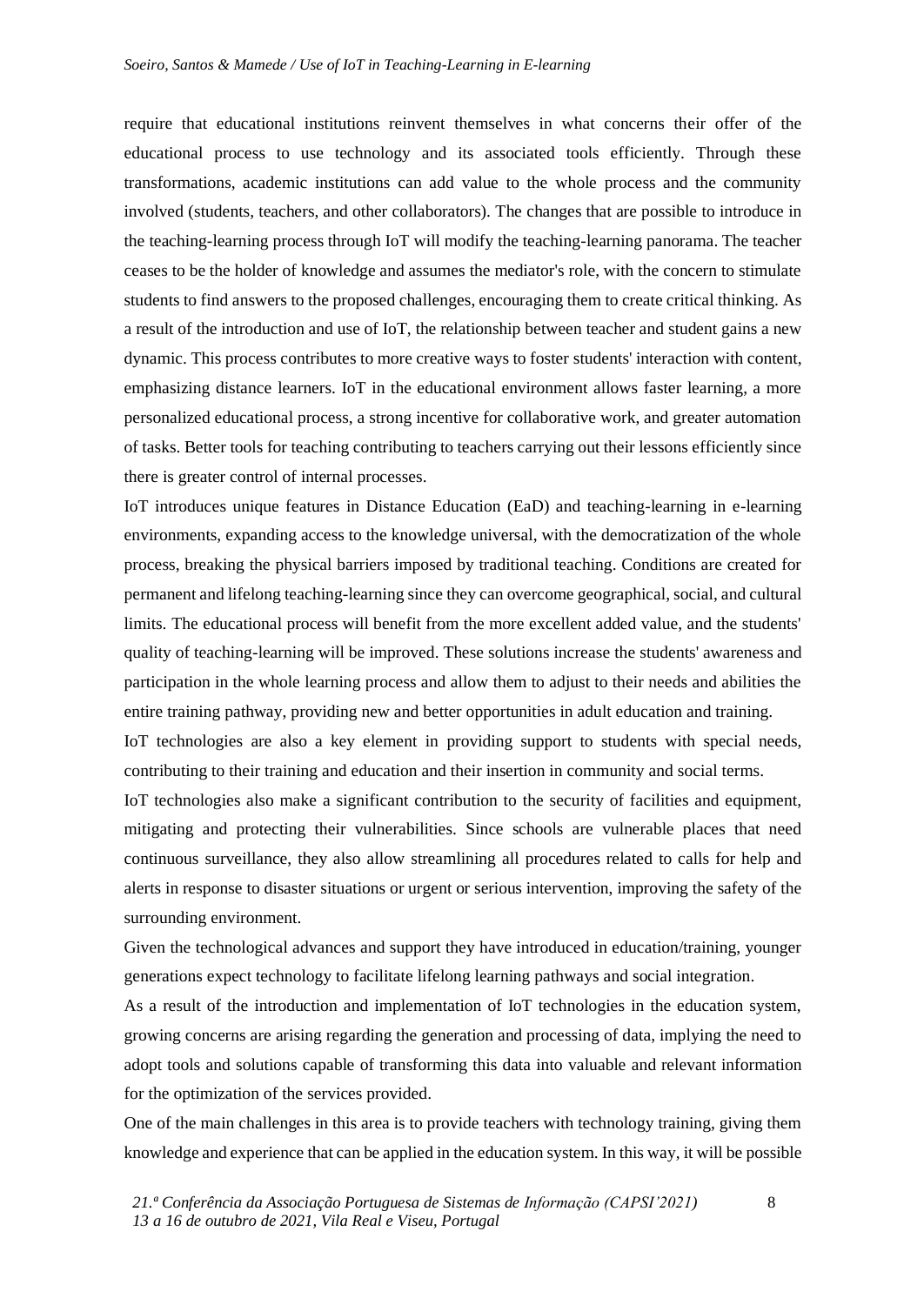to increase the motivation of all stakeholders. The teachers dedicated to distance education best adhere to and deepen the teaching supported by IoT technologies. The way forward is to invest more in IoT technologies in distance education. The effectiveness that IoT technologies have in this type of teaching should be publicized.

IoT systems consist of interconnected devices involving different organizations or stakeholders, with non-coinciding objectives that may conflict. Security and privacy risks must be considered. IoT technologies amplify these risks due to the proliferation of interconnected devices. Among these risks are attacks and intrusions. Therefore, it is essential to adopt physical security measures and establish universal regulations and international data protection standards for institutions that want to join the Internet of Things technologies online in e-learning.

In short, the adoption of unified standards and protocols in developing devices and solutions that fall within the scope of projects based on IoT technologies is considered relevant. The adoption of IoT technologies in e-learning faces challenges related to security, privacy, and financial costs.

### **5. CONCLUSIONS**

This study sought to identify and analyze the impacts of IoT technologies in the teaching-learning and training process in e-learning environments. Using the Design Science Research (DSR) methodology, we will develop an artefact that effectively provides a solution. The artefact must be relevant to the resolution of the problem under study. The usefulness, quality, and effectiveness of the artefact will be rigorously evaluated. Accuracy will be applied in both the development of the artefact and its evaluation. The artefact will constitute a search process based on existing theories and knowledge to solve the defined problem.

In this phase, we will research and collect bibliographic articles relevant to the topic under study. We will construct an artefact, which will solve the proposed problem. Its main objective will consist of verifying if it is possible to improve adult vocational training in an e-Learning environment through a model supported by IoT technologies. We will study the artefact in a controlled environment to verify its qualities. We will seek to discover possible flaws and identify defects of the artefact. We will build detailed scenarios around the artefact to demonstrate its usefulness for the problem under study.

We will seek to carry out all procedures that ensure the performance of the artefact and make any adjustments and corrections that become necessary.

The research results will be presented to the more vocationally oriented audience and the more technology-oriented one.

We considered the various aspects of IoT technology applied to the teaching-learning method in the e-learning environment, weighing the technical, economic, legal, social, and ethical aspects.